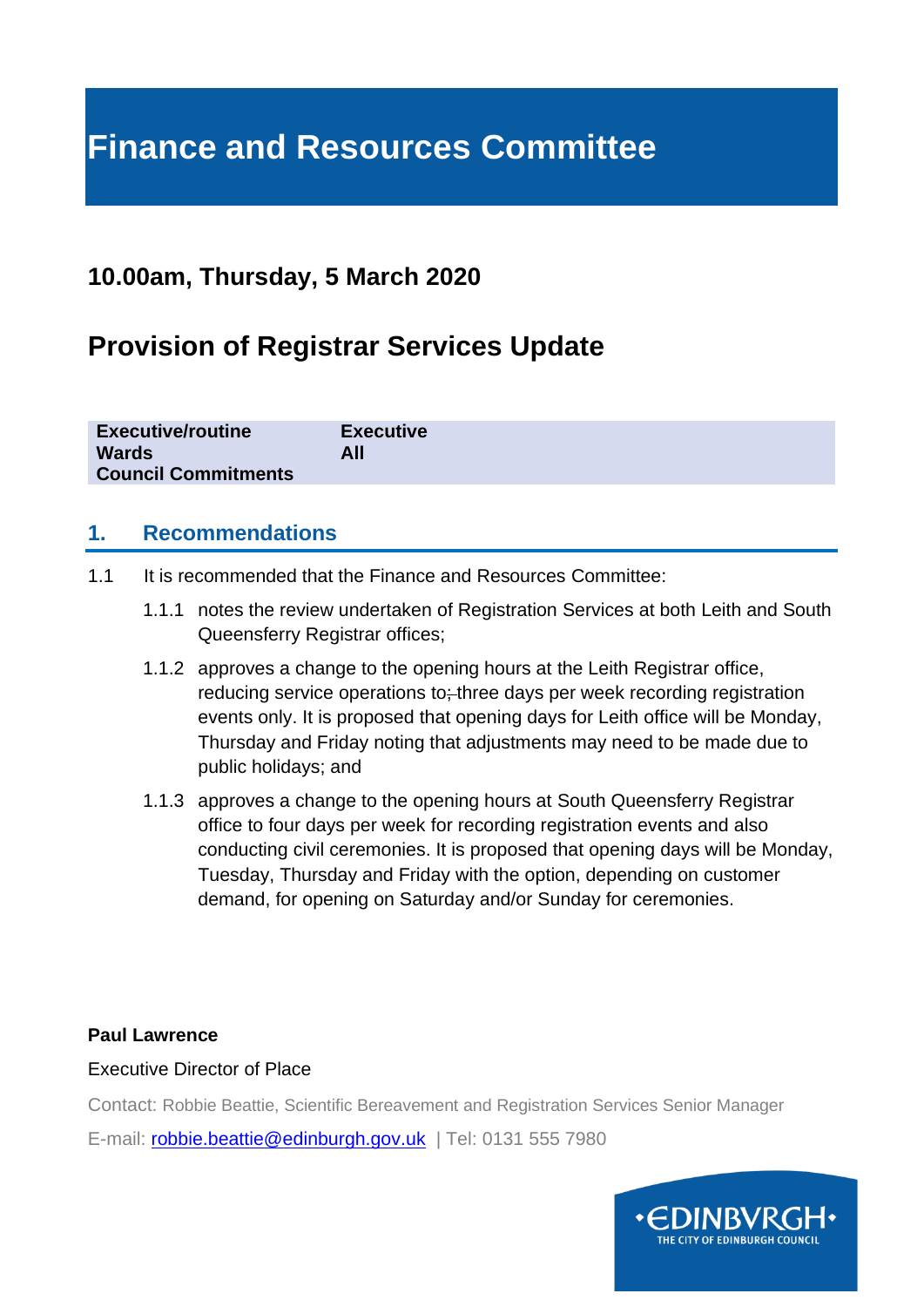# **Provision of Registrar Services Update**

# **2. Executive Summary**

- 2.1 This report presents an update on the provision of Registrar Services in Edinburgh and outlines the number of registration events that take place at Leith and South Queensferry Registrar offices.
- 2.2 The number of marriage suite options in Edinburgh has been increased from three to five with standard fee, enhanced accommodation and with larger seating capacity at higher fee rates.
- 2.3 Following a review of registration events and also taking account of the request from Leith Theatre Trust (LTT) for access to Thomas Morton Hall (TMH) it is recommended that the number of days of operation of both the Leith and South Queensferry offices be reduced in aggregate by 30% and the Council withdraw from provision of civil marriage ceremonies at TMH. This will facilitate improved community access to Leith Theatre, reduce potential for staff wellbeing issues and maintain wider community access to Registration Services.

# **3. Background**

.

- 3.1 A report on Provision of Registrar Services was submitted to Finance and Resources Committee on 12 [June 2018.](https://democracy.edinburgh.gov.uk/Data/Finance%20and%20Resources%20Committee/20180612/Agenda/item_715_-_provisions_of_registrar_services.pdf) Councillor Hutchison requested that a further review and report be prepared.
- 3.2 The Council still has significant budget savings to achieve in the current and future years. As part of that process the Registration Service has reviewed its service delivery and office footprint to contribute to council wide savings targets and improve efficiency.
- 3.3 The Council had three marriage ceremony suites available in 2019.
- 3.4 TMH is part of the Leith Theatre complex and LTT are seeking to gain greater unrestricted access to TMH which is currently used by the Registration Service to conduct civil ceremonies.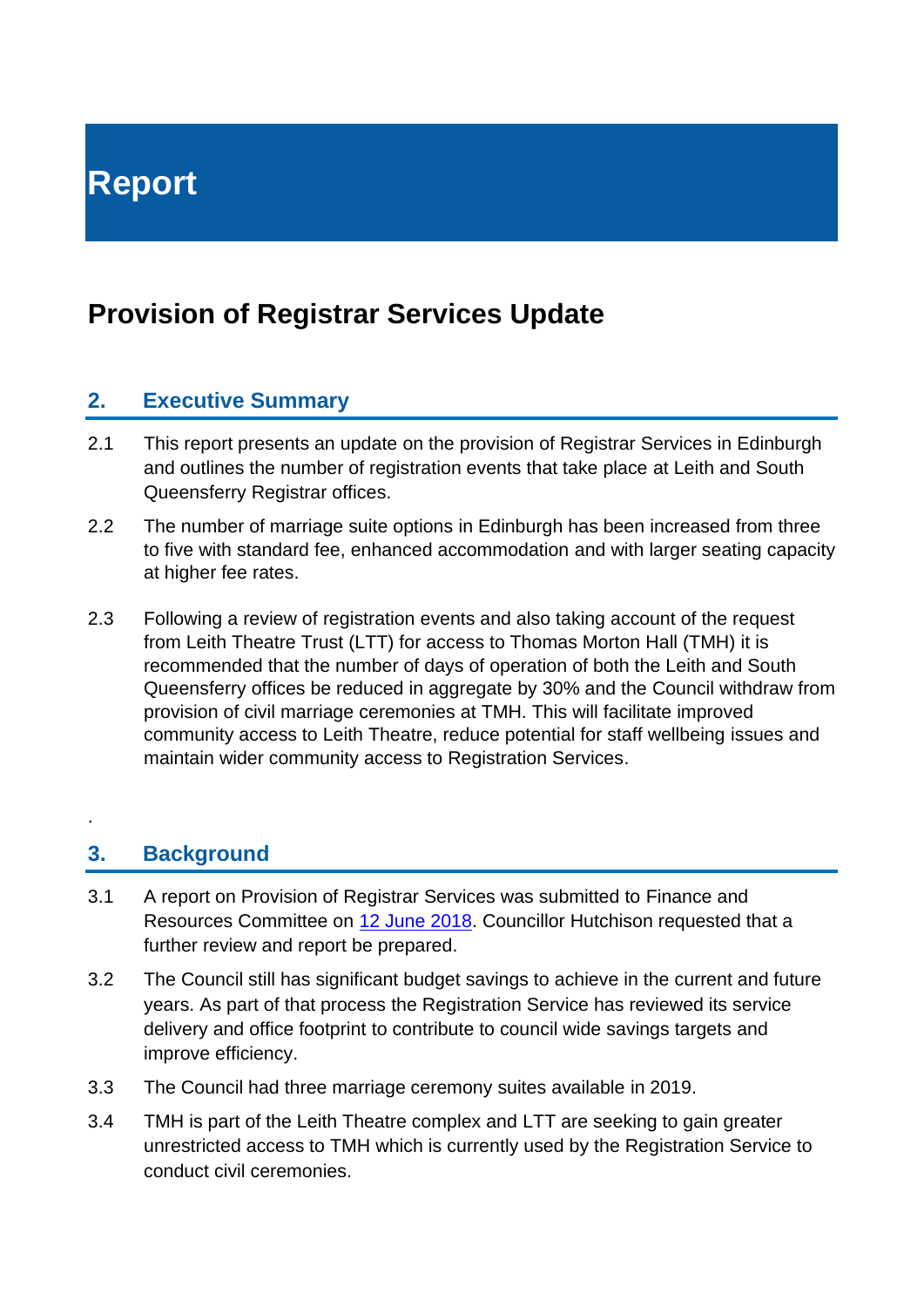# **4. Main report**

- 4.1 The provision of Registration Services is a statutory requirement for the Council, but the arrangements for doing so are at the discretion of the Council.
- 4.2 A review of utilisation of Registration Services across Scotland has led to the number of places available for registering births, marriages and deaths being reduced. In Aberdeen, Dundee and Glasgow only one registration office is now provided, however in Edinburgh, three Registration offices continue to be available:
	- 4.2.1 City Chambers;
	- 4.2.2 Leith; and
	- 4.2.3 South Queensferry.
- 4.3 A recent review of registration services identified:
	- 4.3.1 LTT are keen to facilitate improved community access to the TMH;
	- 4.3.2 Staff wellbeing issues have been identified due to there being insufficient staff for three offices;
	- 4.3.3 the importance of maintaining wider community access to Registration Services; and
	- 4.3.4 the need to improve civil marriage ceremony suites to maximise income.

#### **Customer Analysis**

4.4 National Records of Scotland were asked to carry out an analysis of the home address of customers using the services at both Leith and South Queensferry offices. The table below details the registrar events (births, deaths and marriage ceremonies) recorded during calendar year 2018 for both EH6 and EH30 postcodes which were used as proxies for the geographic areas of Leith and South Queensferry. As part of informal consultation, it was requested that EH5 and EH7 postcodes be included for Leith.

| <b>Leith Office</b>                  |               |                 |                 |     | <b>Total</b>     | <b>Total</b> |
|--------------------------------------|---------------|-----------------|-----------------|-----|------------------|--------------|
| <b>Registration Event</b>            | <b>Number</b> | EH <sub>6</sub> | EH <sub>5</sub> | EH7 | <b>EH5&amp;7</b> | <b>Other</b> |
| <b>Civil Partnership or Marriage</b> | 282           | 18%             | 8%              | 10% | 18%              | 64%          |
| <b>Births</b>                        | 1,886         | 23%             | 12%             | 12% | 24%              | 53%          |
| <b>Deaths</b>                        | 1,409         | 13%             | 11%             | 10% | 21%              | 66%          |
| <b>Total</b>                         | 3,577         | 19%             | 11%             | 11% | 22%              | 59%          |

| <b>South Queensferry Office</b><br><b>Registration Event</b> | <b>Number</b> | <b>EH30</b> | <b>Total</b><br><b>Other</b> |
|--------------------------------------------------------------|---------------|-------------|------------------------------|
| <b>Civil Partnership or Marriage</b>                         | 295           | 3%          | 97%                          |
| <b>Births</b>                                                | 628           | 19%         | 81%                          |
| <b>Deaths</b>                                                | 287           | 22%         | 78%                          |
| Total                                                        | 1.210         | 16%         | 84%                          |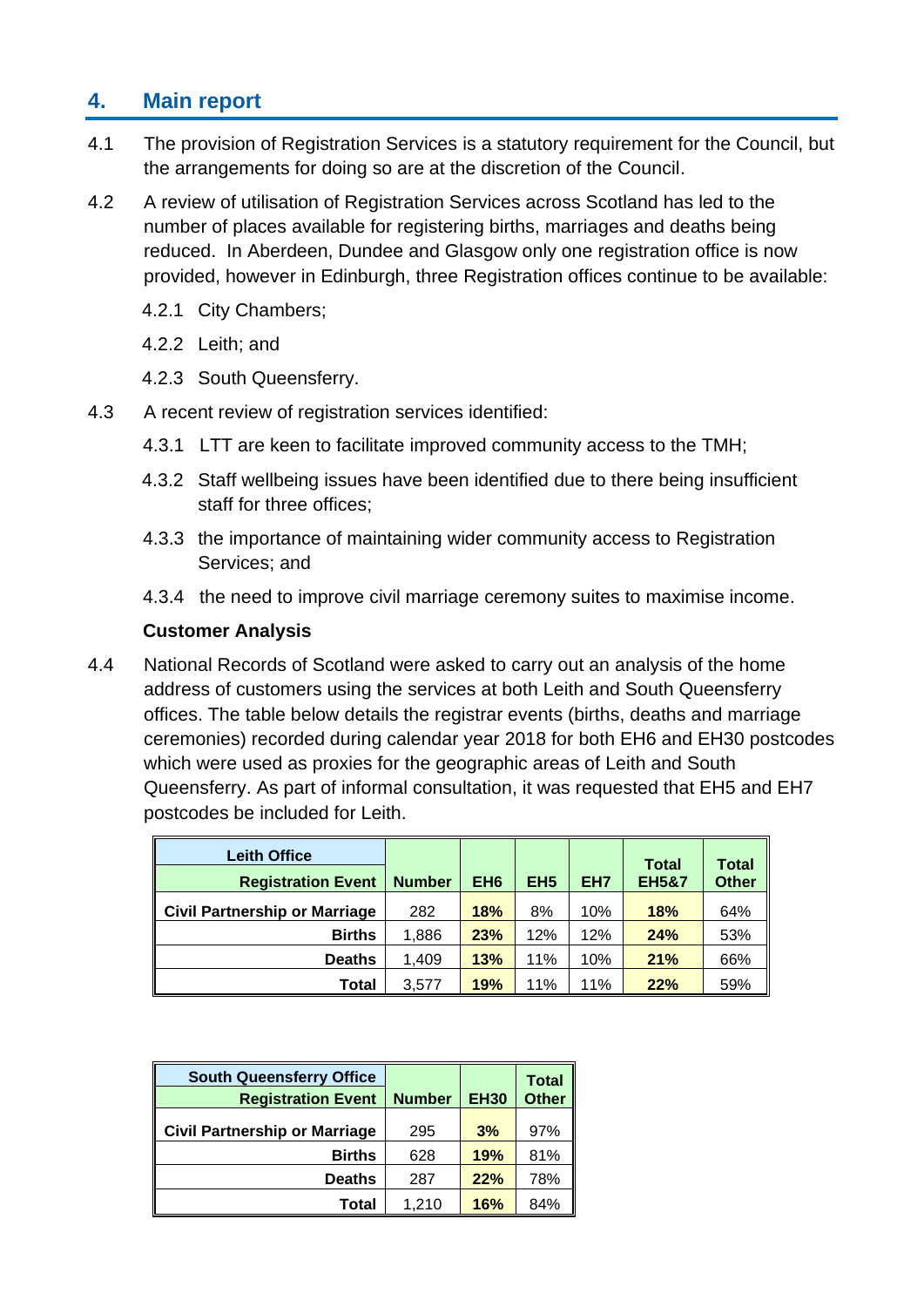4.5 The data in the above table for the Leith office shows that 81% of registration events at Leith are from out with the EH6 post code area (59% are out with if EH5 and EH7 post codes are included). The table above for the South Queensferry office shows that 84% of registration events here are from out with the EH30 post code area. On this basis it is clear that the majority of Registration Services are being carried out for people who live outwith the local area and therefore consideration could be given to consolidating services in the City Chambers office.

#### **Civil Ceremony Suites**

4.6 The standard fee (£125) for civil ceremonies is charged at both Leith (TMH) and South Queensferry offices. The City Chambers provides enhanced accommodation civil ceremonies within the Alexander Suite for a higher fee, as does the office at South Queensferry.

#### **Thomas Morton Hall**

- 4.7 The opportunity to conduct civil ceremonies in TMH is restricted by the events planned by LTT. They have indicated strongly that they would like greater unrestricted access to host additional events which would in turn help to create a sustainable future for the theatre. The ceremony suite in TMH is in a poor state of repair and being on the first floor has no disabled access. Therefore, some ceremonies are held in the foyer/crush area of the theatre which is unsatisfactory due to noise intrusion.
- 4.8 LTT have stated they will continue to offer couples, as they currently do, the opportunity to have their ceremony within the TMH by booking direct with the Theatre and using the services of a Civil Celebrant (this could include using the Council's service if the couple prefer).

# **South Queensferry**

4.9 South Queensferry ceremony suite has spectacular views across the River Forth including all three bridges. The original ceremony room was upgraded in late 2019/ early 2020 and is now being used as an enhanced ceremony suite while an additional room has also been transformed into a standard civil ceremony suite for a small number of guests. The available options for couples has been expanded to include Saturday with very good interest so far with 16 bookings taken already for 2020 without publicity.

#### **City Chambers**

- 4.10 The investment made in the Alexander Suite in the City Chambers now means that there is enhanced and enhanced with higher seating capacity suites in the City Chambers. In 2020, it is proposed that a standard fee ceremony will be offered in the Alexander Suite signing room for a small number of guests and the refreshed European Room will be offered as an enhanced venue with higher seating capacity. Customers will also be offered the opportunity to host, for a fee, baby naming ceremonies or renewal of vows ceremonies.
- 4.11 Recently, the Council's catering and registration services have been working together to offer after ceremony catering in the City Chambers. This has been done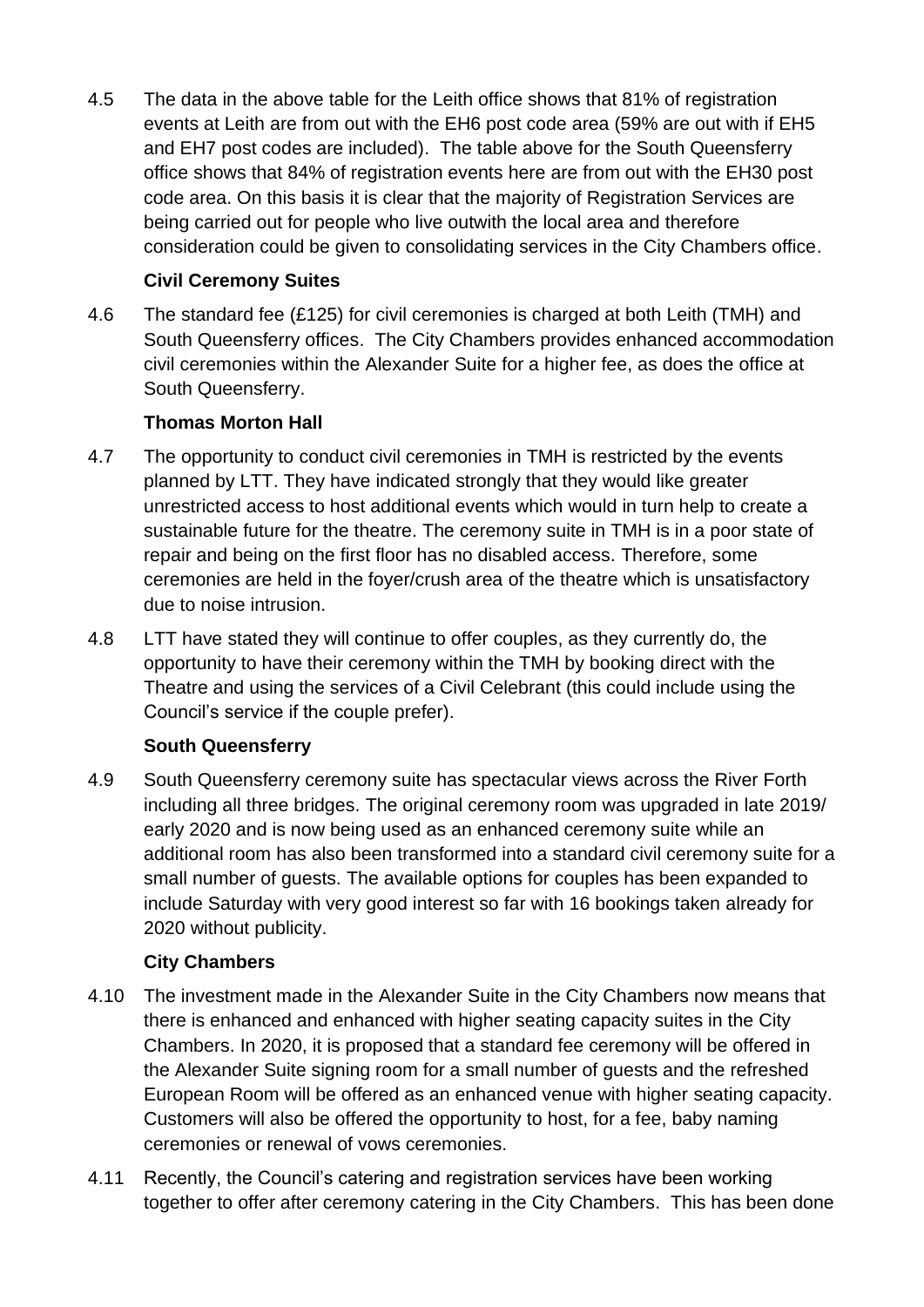to increase income which is consistent with Council policy of maximising income generation.

#### **Conclusion**

- 4.12 Based on the review findings it is proposed that Leith Registrar office provide a reduced service, operating three days per week recording registration events only. The proposed opening days for this office will be Monday, Thursday and Friday however adjustments will be made for public holidays.
- 4.13 It is also proposed that TMH is no longer used to conduct civil marriage or partnership ceremonies (except those booked directly with Leith Theatre). This will provide unrestricted access to LTT to develop a programme of events which can sustain the theatre operation for future years.
- 4.14 Further, a reduction in opening hours at South Queensferry Registrar office is proposed. The office would be opened four days per week for both recording registration events and conducting ceremonies. The proposed opening days will be Monday, Tuesday, Thursday and Friday. The office will also be open for ceremonies only on Saturday and/or Sunday dependant on customer demand.
- 4.15 Overall this will lead to a reduction of 30% of the ten available standard working days across both sites and will facilitate a 1FTE reduction in staff.
- 4.16 A room will be set aside at both City Chambers and South Queensferry office for standard civil marriage and civil partnership ceremonies to take account of upcoming legislative changes which will allow mixed sex couples to enter a civil partnership rather than marriage the same as same sex couples.
- 4.17 These changes reduce potential for staff wellbeing issues to be experienced as there would be sufficient staff available to work across the three offices on the days proposed for opening.

# **5. Next Steps**

- 5.1 If Committee approve the proposals outlined above, plans will be put in place to reduce the opening days for both Leith and South Queensferry Registrar offices effective from 31 March 2020, with arrangements as follows:
	- 5.1.1 The Leith office will be open Monday, Thursday, and Friday (closed on Tuesday and Wednesday);
	- 5.1.2 the South Queensferry office will be closed on Wednesday;
	- 5.1.3 Civil ceremonies will be provided at TMH in Leith until 31 July 2020; and
	- 5.1.4 Council civil celebrants will continue to provide civil ceremonies for couples at a venue of their choosing in Leith and elsewhere.